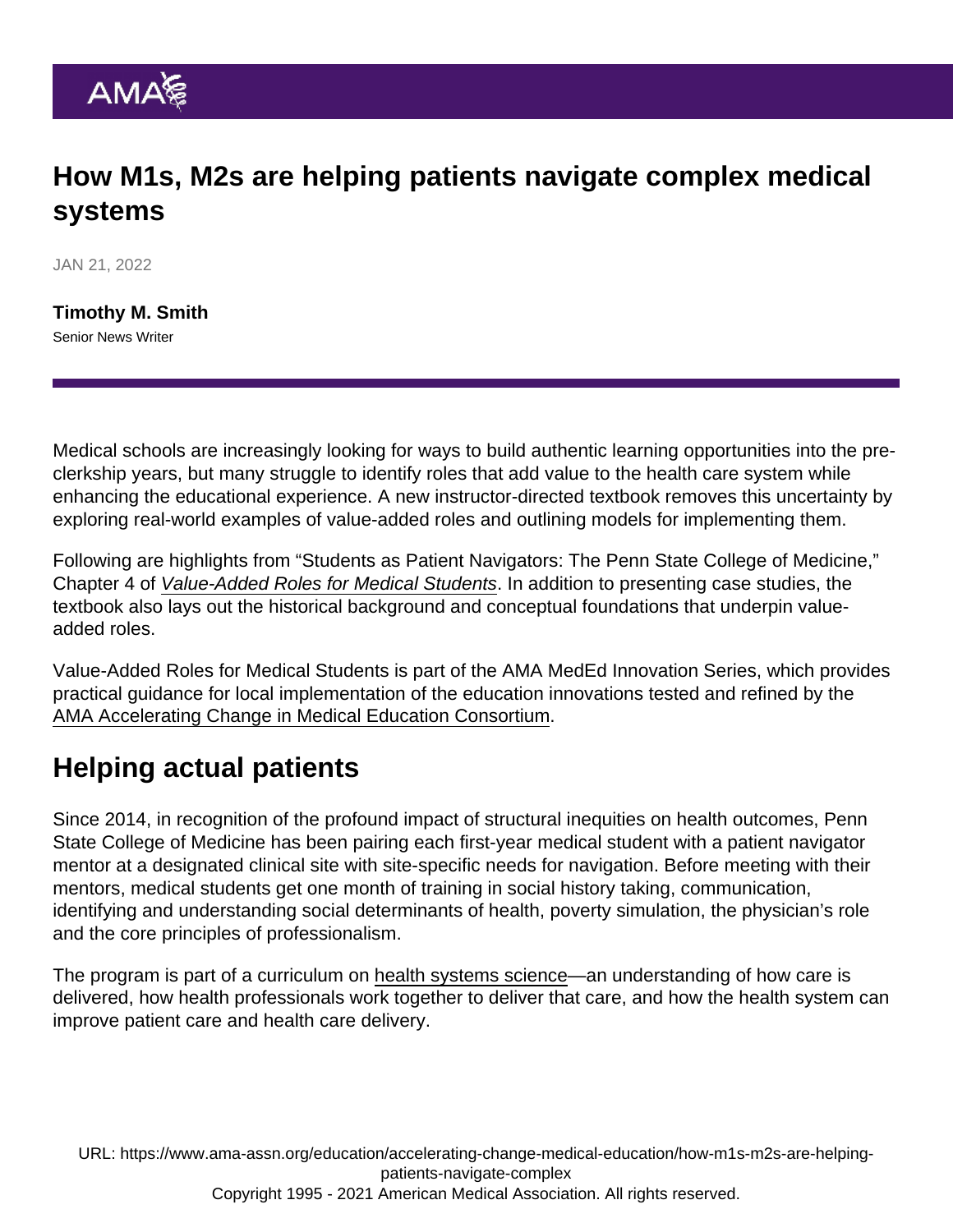"In the coursework, students are asked to think broadly about how barriers to care—for example, health care disparities or financial challenges—may affect a patient's health," wrote the authors, who include Jed D. Gonzalo, MD, MSc, the school's associate dean for health systems education.

"In the context of a patient-navigation program, the students are able to help actual patients overcome those exact barriers," they added. "This experience not only helps facilitate the students' learning of these principles, but patients in need also receive assistance."

With guidance from their site mentors, students spend about eight to 12 hours each month performing tasks in three main categories:

- Providing information and education to patients and their families, such as how to access community resources.
- Giving emotional and psychological support.
- Facilitating both care coordination and continuity of care.

By 2020, about 800 medical students had provided patient-navigation services to some 5,000 patients in South Central Pennsylvania.

"While explicit health outcomes for these patients are anecdotal (and under investigation), we have been able to identify the structural and social determinants of health that are prevalent in our fivecounty catchment area," the authors wrote. This information has been valuable to Penn State Health in its discussions about improving care delivery and meeting the needs of patients across regions and demographic groups.

"As a result, the patient navigation program has been able to demonstrate its value not only to the individual patient who receives assistance, but also to the system as it strives to engage in population health management," they wrote.

The chapter includes insights on learning goals, assessment techniques, program evaluation, required resources and implementation strategies.

[Value-Added Roles for Medical Students](https://www.elsevier.com/books/value-added-roles-for-medical-students/gonzalo/978-0-323-75950-2) also explores the patient navigator project at Case Western Reserve University School of Medicine and features case studies of additional longitudinal experiences, as well as guidance for planning, launching, sustaining and growing value-added roles.

The first book in the AMA MedEd Innovation Series, [The Master Adaptive Learner](https://www.elsevier.com/books/the-master-adaptive-learner/cutrer/978-0-323-71111-1), is an instructordirected textbook designed to help faculty engender the habits of mind for lifelong learning in medicine in their students.

URL: [https://www.ama-assn.org/education/accelerating-change-medical-education/how-m1s-m2s-are-helping](https://www.ama-assn.org/education/accelerating-change-medical-education/how-m1s-m2s-are-helping-patients-navigate-complex)[patients-navigate-complex](https://www.ama-assn.org/education/accelerating-change-medical-education/how-m1s-m2s-are-helping-patients-navigate-complex) Copyright 1995 - 2021 American Medical Association. All rights reserved.